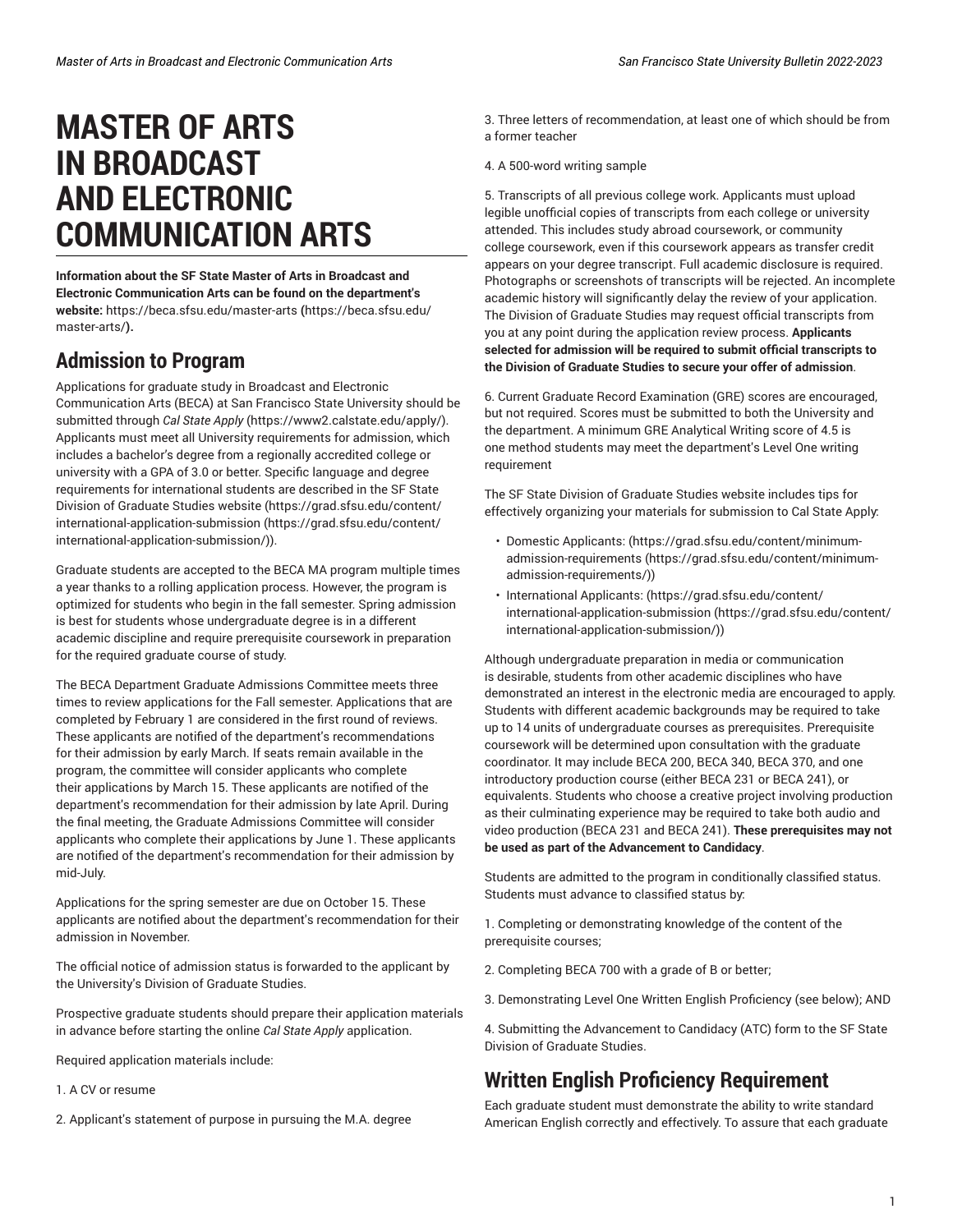student has the desired proficiency in written English, two distinct assessments are made:

### *Level One (Preadmission)*

Level One writing is demonstrated with an Analytical Writing score on the GRE of 4.5 or higher. Students who fail to demonstrate Level One writing preadmission may be admitted conditionally but will be required to take a department-administered writing test during the first week of their first semester. If they fail to pass this writing test, they will be required to take remedial writing courses before enrolling in 700-level or 800-level courses other than BECA 700 and BECA 702. The remedial writing classes cannot be used on the ATC. This requirement may delay the student's progress through the program.

### *Level Two*

Advanced level of writing proficiency is demonstrated by successfully completing the master's written comprehensive examination, the master's thesis, or the creative project.

## **Program Learning Outcomes**

Upon completion of the M.A. program in Broadcast and Electronic Communication Arts, students will be able to:

- 1. Apply aesthetic theory to the practice of media production.
- 2. Use effective communication strategies, including media terminology as appropriate, in the creation and analysis of electronic and digital media content.
- 3. Integrate research-related media theory into the conception and distribution of media content.
- 4. Conceptualize, design, and write stories for electronic and digital media.
- 5. Demonstrate proficiency in fundamental and advanced media production concepts and techniques.
- 6. Analyze and write about electronic and digital media's role in and impact on culture and society.
- 7. Critically evaluate business trends and the legal and regulatory frameworks of electronic and digital media industries.
- 8. Promote ethical standards and social justice in the creation and distribution of electronic and digital media.

## **International Students**

The department welcomes applications from international students. Many distinguished alumni of the program are working in media industries around the world. International students should note the special requirements that pertain to them presented on these pages. Questions should be directed to the BECA graduate coordinator, the Office of International Programs or the Division of Graduate Studies.

## **Advancement to Candidacy**

To advance to candidacy, applicants must be in classified graduate standing and have an approved ATC form on file.

# **Broadcast and Electronic Communication Arts (M.A.) - 30 units minimum**

# **Core Requirements (15 units)**

| Code            | Title                                                            | <b>Units</b> |
|-----------------|------------------------------------------------------------------|--------------|
| <b>BECA 700</b> | Introduction to Graduate Study (taken in first fall<br>semester) | 3            |
| <b>BECA 701</b> | Formula and Creativity in the Public Arts                        | 3            |
| <b>BECA 702</b> | Ethics and Responsibility in Electronic Media                    | 3            |
| <b>BECA 706</b> | Seminar in Media Aesthetics and Production<br>Theory             | 3            |
| <b>BECA 822</b> | Seminar in Media and Society                                     | 3            |

### **Electives (12 units)**

Electives must be approved by the graduate advisor.

## **Culminating Experience (3 units)**

| Code                    | Title                                    | Units |  |
|-------------------------|------------------------------------------|-------|--|
| Select one:             |                                          |       |  |
| <b>Creative Project</b> |                                          |       |  |
| <b>BECA 894</b>         | Creative Work Project <sup>1</sup>       | 3     |  |
|                         | <b>Written Comprehensive Examination</b> |       |  |
| <b>BECA 896</b>         | Readings for the Written Comprehensive   | 3     |  |
| & 896EXM                | Examination                              |       |  |
|                         | and Culminating Experience Examination   |       |  |
| <b>Thesis</b>           |                                          |       |  |
| <b>BECA 898</b>         | Master's Thesis <sup>1</sup>             | 3     |  |

1 Requires BECA 897 as a prerequisite. BECA 897 may be used for up to 3 units of elective credit in the ATC.

The minimum requirement for graduation is 30 units. Because of individual student background, needs, interests, and advisor recommendations, the graduate student may be required to complete more than 30 units.

Students must consult with an advisor before determining which one of three culminating experience options they will pursue.

### **Master's Thesis**

Students who pursue the master's thesis option must complete a written master's thesis, a scholarly document that reports on some kind of original research. The research builds upon theory, and addresses one or more research questions or tests one or more hypotheses. Research questions or hypotheses reflect a scope appropriate for M.A. level work. Research methods are selected for their appropriateness to the question or problem at hand.

### **Master's Written Comprehensive Examination**

Students who pursue the examination option must complete a written comprehensive examination while they are enrolled in BECA 896 and BECA 896EXM. The examination will be created by a committee that is appointed by the instructor of BECA 896. A candidate who fails the written comprehensive examination may re-take it once.

### **Master's Creative Project**

Students who pursue the creative project option must execute a project, the scope of which is defined by the student in collaboration with a committee of three faculty members, and prepare a written document to accompany the project. The project may take the form of a production